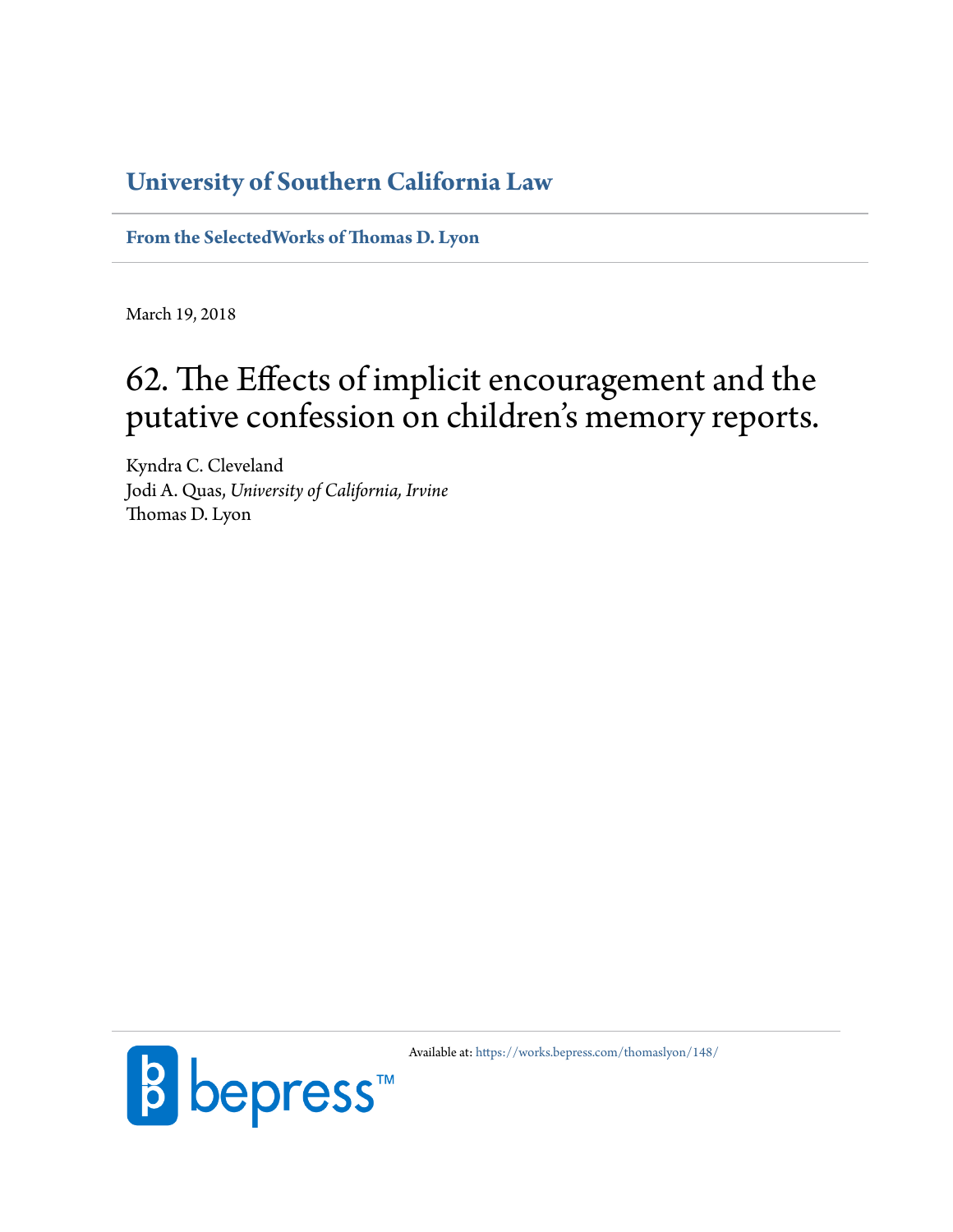Contents lists available at [ScienceDirect](http://www.sciencedirect.com/science/journal/01452134)

# Child Abuse & Neglect

journal homepage: [www.elsevier.com/locate/chiabuneg](https://www.elsevier.com/locate/chiabuneg)

# Research article

# The effects of implicit encouragement and the putative confession on children's memory reports



Kyndra C. Cleveland $a,^*$  $a,^*$ , Jodi A. Quas $^{\rm b}$  $^{\rm b}$  $^{\rm b}$ , Thomas D. Lyon $^{\rm c}$  $^{\rm c}$  $^{\rm c}$ 

<span id="page-1-0"></span>a Vanderbilt University, Department of Psychology and Human Development, Peabody College, 230 Appleton Place #552, Jesup Building Room 105, Nashville, TN 37203-5721, United States

<span id="page-1-2"></span><sup>b</sup> 4328 Social & Behavioral Sciences Gateway, University of California, Irvine, CA 92697-7085, United States

<span id="page-1-3"></span><sup>c</sup> University of Southern California, 699 Exposition Boulevard, Los Angeles, CA 90089, United States

# ARTICLE INFO

Keywords: Forensic interview Children Memory Implicit encouragement Putative confession Suggestibility

# ABSTRACT

The current study tested the effects of two interview techniques on children's report productivity and accuracy following exposure to suggestion: implicit encouragement (backchanneling, use of children's names) and the putative confession (telling children that a suspect "told me everything that happened and wants you to tell the truth"). One hundred and forty-three, 3–8-year-old children participated in a classroom event. One week later, they took part in a highly suggestive conversation about the event and then a mock forensic interview in which the two techniques were experimentally manipulated. Greater use of implicit encouragement led to increases, with age, in children's narrative productivity. Neither technique improved or reduced children's accuracy. No increases in errors about previously suggested information were evident when children received either technique. Implications for the use of these techniques in child forensic interviews are discussed.

# 1. Introduction

Children are routinely called upon in a range of environments—at home, in school, in their communities, and even in legal settings—to talk about events that they experienced or witnessed. In legal contexts, these events may be emotionally charged, as in instances of maltreatment or witnessing violence, and the information children report may have significant consequences for children, families, and the pursuit of justice. It is therefore imperative that children are questioned in a manner that maximizes the completeness and accuracy of their reports.

During the past several decades, a large and highly influential body of work has emerged testing the effects of different question forms on children's response tendencies [\(Brubacher, Powell, & Roberts, 2014;](#page-9-0) [Poole, 2016\)](#page-10-0). Results have demonstrated the harmful effects of closed-ended and suggestive questions and the superiority of free-recall prompts in minimizing commission errors and encouraging accurate responding. A recurring challenge with free-recall prompts, however, is that children's responses are often insufficient, and fewer studies have addressed how children's recall reports can be enhanced without compromising accuracy, particularly in situations in which children have already been exposed to suggestion. In the present study, we systematically tested the effects of two techniques—implicit encouragement (back-channel utterances such as "uh-huh" and "oh ok" and children's names) and the putative confession (telling children that a suspect "told me everything that happened and wants you to tell the truth")—on children's report completeness and accuracy. Specifically, we examined whether the two techniques directly and interactively, and in

<span id="page-1-1"></span>⁎ Corresponding author. E-mail addresses: [kyndra.cleveland@vanderbilt.edu](mailto:kyndra.cleveland@vanderbilt.edu) (K.C. Cleveland), [jquas@uci.edu](mailto:jquas@uci.edu) (J.A. Quas), [tlyon@law.usc.edu](mailto:tlyon@law.usc.edu) (T.D. Lyon).

<https://doi.org/10.1016/j.chiabu.2018.03.024>

Received 8 June 2017; Received in revised form 10 March 2018; Accepted 14 March 2018

0145-2134/ © 2018 Elsevier Ltd. All rights reserved.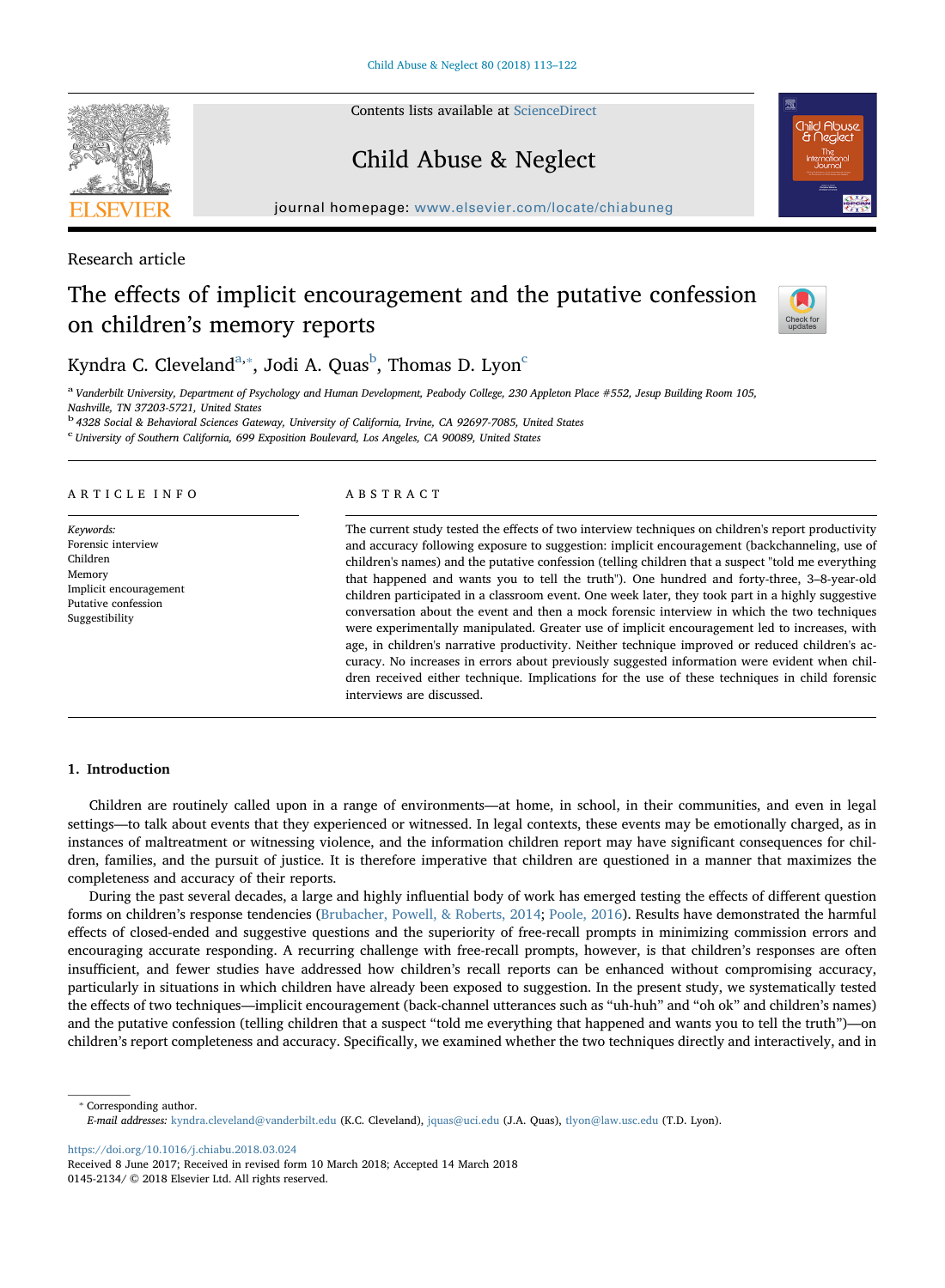conjunction with age, influenced children's memory reports of a prior school event, particularly under conditions that involved previous exposure to high levels of suggestion about positive and negative details of the event.

#### 2. Implicit encouragement

We use the phrase implicit encouragement to refer to linguistic and paralinguistic behaviors used by interactional partners in dyadic exchanges that implicitly communicate interest in the partner's contribution. Implicit encouragement is distinguished from explicit encouragement, in which interest is communicated directly (e.g., "you are telling very well"). Behaviors of primary interest here include back-channel utterances and vocatives. Back-channel utterances are brief, often non-lexical expressions (e.g., uh-huh, mm-hmm) that implicitly communicate to a conversational partner that a listener is paying attention, interested, and would like the speaker to continue ([Duncan, 1975;](#page-9-1) [Peterson, Jesso, & McCabe, 1999](#page-10-1)). Also referred to as "response tokens" [\(Gardner, 2001;](#page-10-2) [McCarthy, 2003](#page-10-3)) or "facilitators" [\(Hershkowitz, 2002](#page-10-4)), back-channel utterances are prevalent in everyday conversations and have been found to be beneficial in a range of contexts, including interpersonal communication, education, and linguistics ([Duncan, 1975;](#page-9-1) [Krauss, Garlock, Bricker, & McMahon, 1977](#page-10-5); [Myers & Macnaghten, 1999;](#page-10-6) [Roger & Schumacher, 1983](#page-10-7); [Tolins & Tree, 2014;](#page-10-8) [Wannaruk, 1997\)](#page-10-9). For instance, in classrooms, children produce longer responses when teachers include back-channel utterances that acknowledge what children said (e.g., oh really, uh-huh) than when teachers ask follow-up, yes/no or wh-questions to request further details ([Dillon, 1985\)](#page-9-2). Also, children provide more elaborate narratives in conversations with parents who include a higher number of back-channel utterances [\(Peterson et al., 1999\)](#page-10-1). Finally, the use of back-channel utterances with high-risk populations (e.g., learning disabled, low-income) improves basic language and narrative competence [\(Miller, Lechner, & Rugs, 1985](#page-10-10); [Peterson et al., 1999\)](#page-10-1).

Vocatives, another linguistic technique explored in the present study, refer to words or phrases that are "recognized as having a social function of expressing participant relationships along with that of summoning or attention-getting" [\(McCarthy & O](#page-10-11)'Keeffe, [2003\)](#page-10-11). One of the most common vocatives in dyadic interactions is the use of a conversational partner's name. Theoretically, vocatives, especially name use, may enhance children's productivity and accuracy by increasing children's feelings of familiarity with an interviewer, thereby providing elements of support [\(Poole, Brubacher, & Dickinson, 2015](#page-10-12)), and by eliciting children's attention, thereby keeping children engaged and on task.

Observational research of children questioned about sexual and physical abuse provides some evidence that implicit encouragement increases children's productivity. Back-channel utterances have been associated with children providing a greater amount of abuse-relevant details in forensic interviews, particularly when paired with recall questions [\(Hershkowitz, 2002;](#page-10-4) [Lamb,](#page-10-13) [Hershkowitz, Sternberg, Boat, & Everson, 1996\)](#page-10-13). [Hershkowitz \(2009\)](#page-10-14) coded a host of interviewer behaviors in forensic interviews with suspected victims as being indicative of interviewer-provided support. Included in these behaviors was an interviewer's use of the child's name. Greater support was associated with increases in the amount of information that 7–9-year-olds produced in their recall reports about abuse. Of interest, similar benefits were not found among younger (e.g., 4–6-year-old) children.

Although these results are promising, several important questions remain about the precise effects of implicit encouragement on children's reporting. First, one should be careful in distinguishing between implicit and explicit encouragement. [Hershkowitz](#page-10-14)'s [\(2009\)](#page-10-14) definition of interviewer-provided support included not only name use but also "neutral reinforcements" (e.g., "You are doing just fine/you are telling very well/you really help me understand"). Although [Hershkowitz \(2009\)](#page-10-14) was careful to exclude reinforcement of specific content (e.g., "Good that you ran away in time"), neutral reinforcements also might be construed as suggestive, and in any event should be separately analyzed.

A second question concerns whether age differences exist in the effects of implicit encouragement. As mentioned, Hershkowitz found that support was more beneficial to older than younger children. This perhaps resulted from older children's more developed linguistic abilities, meta-awareness, and theory-of-mind capacity, which may have helped them recognize that interviewers were implicitly asking for further details ([Ardila & Rosselli, 1994;](#page-9-3) [Elbro, 1996;](#page-9-4) [Fowler, 1991](#page-10-15); [Rochat, 2003](#page-10-16); See [Flavell, 2004\)](#page-9-5). On the other hand, implicit encouragement might actually be of greater benefit to younger children (e.g., 3–5-year-olds), who need more support in staying focused and engaging in memory and reporting tasks [\(Fivush & Hamond, 1990](#page-9-6); [Hudson, 1990;](#page-10-17) [Mandler, 1990](#page-10-18)). Developmental differences in the potential effects of implicit encouragement need to be tested directly.

A third question concerns that of causality. Specifically, in correlational and field research, which has at times directly coded for implicit encouragement, it is often unclear whether back-channel utterances or other encouragements increase children's productivity or whether productive children elicit more encouragements from conversational partners. Hints relevant to the former interpretation stem from experimental investigations of the effects of interviewer-provided social support on children's memory and suggestibility. In these studies, implicit encouragement was neither coded nor mentioned, although high support behaviors may well have included greater provision of back-channeling, for instance, in the form of nods of encouragement while children were speaking. The provision of support did not consistently increase productivity, but it did consistently enhance accuracy, most often by decreasing errors and suggestibility (see [Bottoms, Quas, & Davis, 2007;](#page-9-7) [Saywitz, Goodman, & Lyon, 2002,](#page-10-19) for reviews). By systematically varying implicit encouragement specifically, the question of directionality can be addressed directly.

A fourth and related question concerns whether implicit encouragement affects the accuracy of the information children provide. In field investigations, within which positive associations between implicit encouragement and productivity have been noted, accuracy is unknown. Thus, the increase in productivity could be coming at a cost. Perhaps, for instance, back-channeling encourages children to produce more information even when they cannot remember additional details, leading to increased errors, especially when children have been exposed to suggested details. On the other hand, back-channeling may increase accuracy by helping children to focus on an interviewer's questions. Back-channeling and the use of children's names also may act as general support, which as mentioned, reduces children's errors [\(Davis & Bottoms, 2002](#page-9-8); [Milojevich & Quas, 2017;](#page-10-20) [Saywitz et al., 2002\)](#page-10-19). Overall, the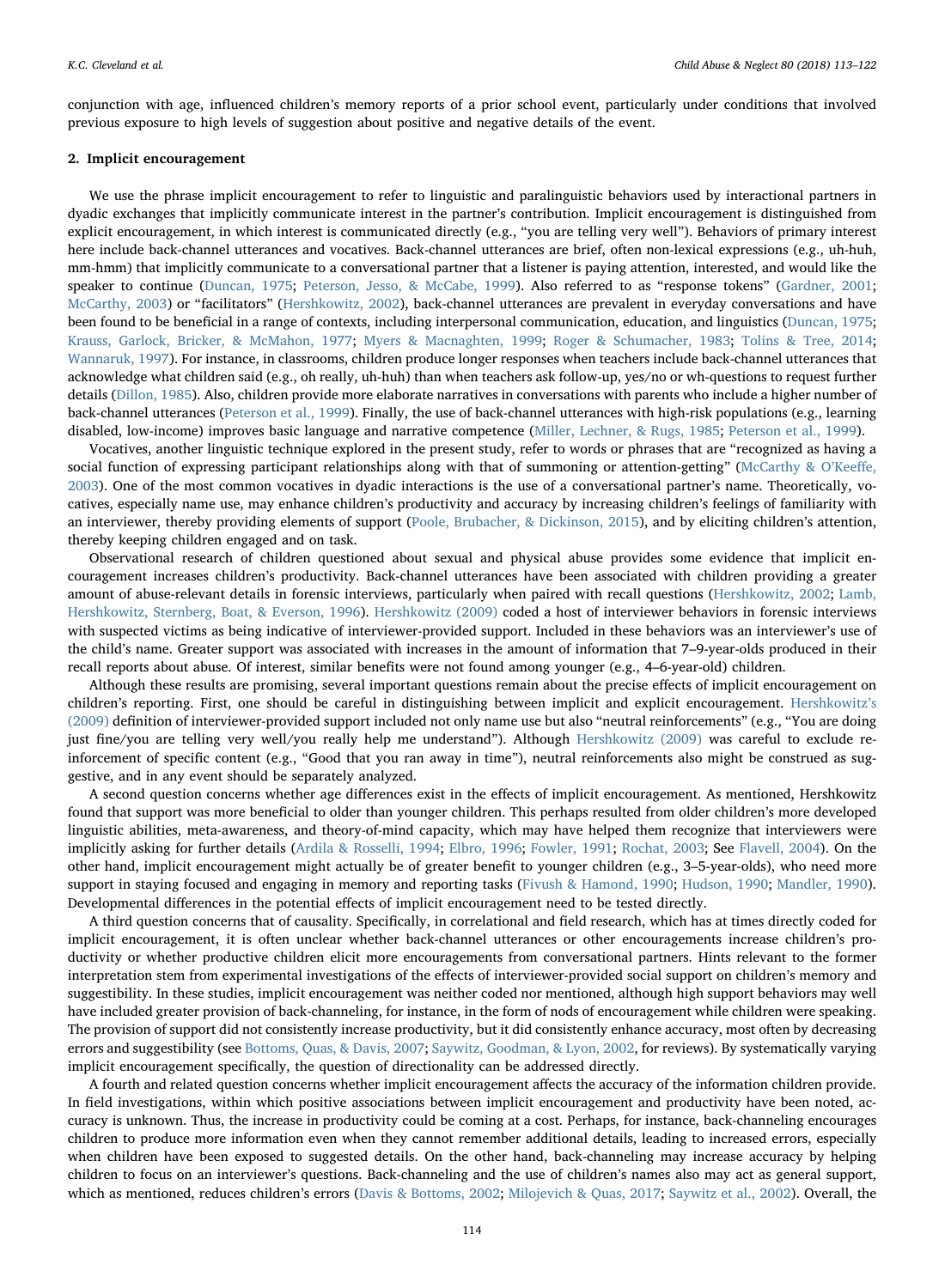question of whether implicit encouragement increases productivity without compromising accuracy needs to be directly tested.

#### 3. Putative confession

A second technique that could affect children's productivity and accuracy is the Putative Confession (PC), a recently developed "truth induction" strategy designed to help children overcome fears of disclosing negative events or information ([Lyon et al., 2014;](#page-10-21) [Quas, Stolzenberg, & Lyon, 2018](#page-10-22); [Rush, Stolzenberg, Quas, & Lyon, 2015;](#page-10-23) [Stolzenberg, McWilliams, & Lyon, 2016\)](#page-10-24). The putative confession involves an interviewer informing a child that a known suspect "told me everything that happened and he wants you to tell the truth" [\(Lyon et al., 2014, pp. 1756\)](#page-10-21). Because the putative confession does not explicitly suggest what happened, it is not overtly suggestive. Evidence indicates that its inclusion at the start of an interview increases children's willingness to disclose transgressions in which the children were implicated, with no increase in false reports if no transgression occurred [\(Lyon et al., 2014;](#page-10-21) [Rush et al.,](#page-10-23) [2015;](#page-10-23) [Stolzenberg et al., 2016\)](#page-10-24).

The putative confession's effects on productivity and accuracy of children's reports in highly suggestive settings have only begun to be examined, and have yet to be explored in situations in which children have already produced substantial errors. [Rush and](#page-10-23) [colleagues \(2015\),](#page-10-23) for example, examined the effects of the putative confession instructions on children's false claims of a transgression in the context of parent suggestion. Specifically, children played with an adult during which a toy either broke or did not break. Shortly afterward, they talked with their parent about what happened, during which parents asked suggestive questions about breakage. Next, children took part in a mock forensic interview that began with or without the putative confession instructions. When no toy broke, children were highly resistant to suggestions that the toys had in fact broken, when questioned by their parents and the interviewer. Moreover, and of relevance, the putative confession instructions did not increase false reports of breakage, and decreased children's false reports of toy play generally. When toys did break, children in the putative confession condition were 1.6 times more likely than children who received no additional instructions to disclose that breakage in free recall.

This study, while informative, only examined the effects of the putative confession on children's tendency to acquiesce shortly after the alleged transgression occurred. In addition, although children had been exposed to false suggestions from their parents, the children had not actually been induced to err—in fact, only one child accepted her parent's suggestions and falsely claimed that a toy broke. The results, therefore, do not provide insight into whether the putative confession affects children's false reports following longer delays and when children have actually been misled via much stronger suggestive manipulations.

Perhaps children who lack a strong memory trace for an event infer that, if the perpetrator has told everything and now wants the child to tell the truth, this includes suggested information. Such a possibility could be especially true for younger children (e.g., 3–5 years old), who have difficulty with source monitoring ([Poole & Lindsay, 2002a\)](#page-10-25), although younger children also may be relatively immune from such errors if they fail to make the potentially complex inference that "he told everything" includes suggested details. To determine more precisely whether the putative confession leads to such errors, it is necessary to create a situation in which children across a wide age range provide false reports of an event at high rates. Then interviewers need to administer either the putative confession (PC) instruction or no PC instructions to determine the effects of the putative confession on children's productivity and accuracy, including about false suggested details.

#### 4. Study overview and hypotheses

In the current study, 3–8-year-olds took part in a classroom event led by a confederate that included positive and negative components. After approximately one week, children participated in a highly suggestive conversation about the event during which an adult induced a majority of the children to agree to multiple false details about what happened. Then children participated in a mock forensic interview conducted by a new interviewer. Children were randomly assigned to an implicit encouragement condition (high vs. low implicit encouragement) and instruction condition (putative confession instruction vs. no putative confession instruction). The mock forensic interview included free-recall prompts and option-posing questions. Of interest was how implicit encouragement and the putative confession, directly and interactively, and in conjunction with children's age, affected children's productivity and accuracy.

Several predictions were advanced. First with regard to productivity, we expected greater use of implicit encouragement to increase the amount of detail children provided in free recall, given the engaging and supportive qualities of this technique and the open-ended nature of free-recall questions. We further expected that this effect would be stronger in younger (e.g., 3–5-year-old) than older (e.g., 6–8-year-old) children, given that the former often need more assistance focusing and staying on task when narrating, and implicit encouragement may specifically provide this type of support. Second, we anticipated a similar benefit of the putative confession on children's productivity, given that studies have revealed benefits of the instruction on children's disclosures of transgressions [\(Lyon et al., 2014](#page-10-21); [Quas et al., 2018](#page-10-22); [Rush et al., 2015](#page-10-23); [Stolzenberg et al., 2016\)](#page-10-24), which may translate into a greater willingness to disclose details (positive and negative) about a prior event.

And third, we expected an interaction between implicit encouragement and the putative confession. Together, the two techniques should have the greatest effect on children's attention, engagement, and willingness to disclose details of the prior event. Having both implicit support and potential ease of mind in reporting positive and negative details may help children feel more comfortable and simultaneously less reticent about reporting accurate details from the prior event, potentially producing benefits over and above each independent technique.

Our predictions regarding accuracy were more tentative. We anticipated that, among children who tended toward the younger ages in our sample (e.g., 3–5-year-olds), the putative confession may reduce accuracy, given these children's difficulty with source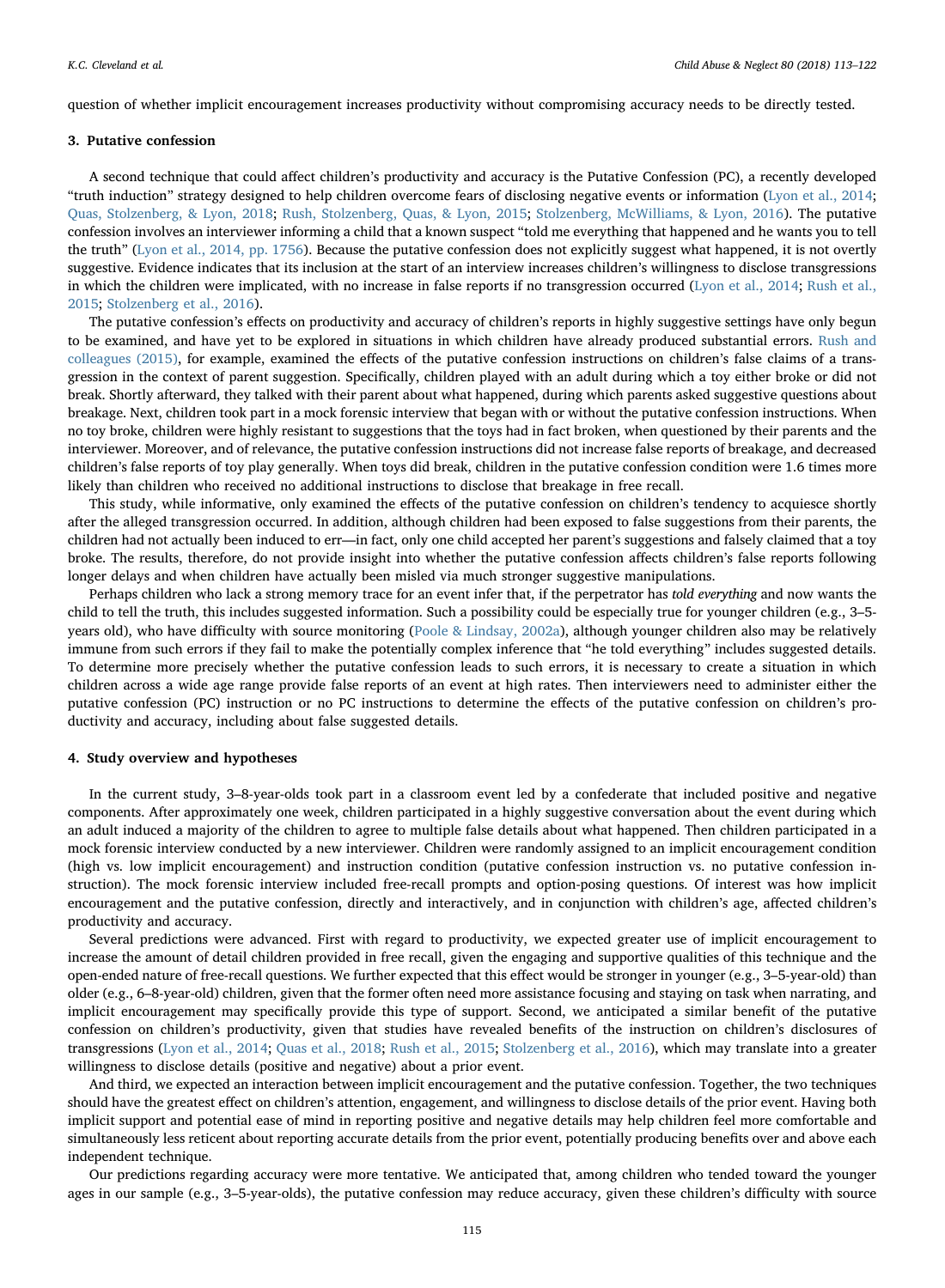<span id="page-4-0"></span>

| Table 1                                   |  |  |
|-------------------------------------------|--|--|
| Sample Distribution by Age and Condition. |  |  |

| Child Age | Condition                          |                             |                            |                                  |       |  |  |  |  |
|-----------|------------------------------------|-----------------------------|----------------------------|----------------------------------|-------|--|--|--|--|
|           | Low Implicit Encouragement & No PC | High Implicit Encouragement | <b>Putative Confession</b> | High Implicit Encouragement & PC | Total |  |  |  |  |
|           |                                    |                             |                            |                                  | 23    |  |  |  |  |
|           |                                    | 10                          |                            | 11                               | 38    |  |  |  |  |
|           |                                    |                             |                            | 13                               | 34    |  |  |  |  |
|           |                                    |                             |                            |                                  | 15    |  |  |  |  |
|           |                                    |                             |                            |                                  | 18    |  |  |  |  |
|           |                                    |                             |                            |                                  | 15    |  |  |  |  |
| Total     | 29                                 | 30                          | 38                         | 46                               | 143   |  |  |  |  |

monitoring and hence risk of re-reporting details from the suggestive conversation in subsequent reports (Ceci, Huff[man, Smith, &](#page-9-9) [Loftus, 1994](#page-9-9); [Drummey & Newcombe, 2002](#page-9-10)). With age, however, we expected these potential source-related errors to diminish. We did not expect implicit encouragement to compromise accuracy in either free-recall or direct questioning.

## 5. Method

### 5.1. Participants

One hundred and forty-three, 3–8-year-old children ( $M_{\text{age}} = 5.08$  years, 72 males) served as participants (approximately equally distributed across age and gender; see [Table 1](#page-4-0) for age breakdown by condition). This age range captures a developmental period in which there are substantial changes in children's susceptibility to suggestion [\(Ceci & Bruck, 1995;](#page-9-11) [Saywitz, Lyon, & Goodman, 2017\)](#page-10-26), as well as children's memory, source-monitoring, and reporting abilities ([Hubbard et al., 2016](#page-10-27); [Lindsay, Johnson, & Kwon, 1991;](#page-10-28) [Malloy, Johnson, & Goodman, 2013](#page-10-29)). The sample was ethnically diverse: 38% Asian American; 34.9% Non-Hispanic White; 7.8% Hispanic/Latino; 17.1% Multi-Racial; and 2.2% other. Because data were collected at preschools and in after-school programs, information on family socioeconomic status was not collected. However, programs served diverse communities, some located near a university campus, some in predominantly low-income areas, and some in majority Spanish-speaking neighborhoods.

# 5.2. Procedure

Directors of preschools and after-school programs provided approval to recruit families and carry out the study. Parents provided written consent and children provided verbal assent prior to participation.

#### 5.2.1. Session 1: staged baker event

Children observed a 15-min. classroom demonstration in small groups  $(M = 18)$ . A male or female confederate (hereinafter referred to as male) visited the class and led the demonstration, which involved showing the children how to make cookies for a friend's birthday ([Kulkofsky & Klemfuss, 2008](#page-10-30)). While making the cookies, he described each action and listed them all in numerical order on a large recipe board. To increase children's engagement, he asked scripted questions throughout and had children directly participate by adding an ingredient. When he added the last ingredient (salt), an unexpected negative event occurred. The lid fell off the saltshaker, causing all of the salt to spill in and ruin the batter. The confederate appeared sad, explaining that the cookies were ruined and that he would not be able to finish. He threw the batter into a nearby trashcan, cleaned up, and left.

### 5.2.2. Session 2: interview

After a one-week delay ( $M = 8.27$  days,  $SD = 1.25$ , range  $= 6-11$ ), children individually took part in the suggestive conversation and mock forensic interview in a quiet location at their school. Each of these was conducted by an unfamiliar female research assistant who was blind to the study's hypotheses. Neither research assistant had been present at the baker event.

5.2.2.1. Suggestive conversation. The suggestive conversation took place first. The research assistant engaged the child in a conversation about the baking activity during which she asked children a series of option-posing questions. A majority of the questions asked about false details, some positive or playful (e.g., an action involving giving, cheering, or tapping) and some negative (e.g., an action involving stealing, screaming, or hitting). The interview was framed as a game in order to increase acquiescence, with children being selectively reinforced based on their responses to the questions (cf. [Garven, Wood, & Malpass, 2000](#page-10-31)). For instance, when children acquiesced, they received positive reinforcement (e.g., "That's right! You're doing great!"). When children did not agree or said "I don't know," they received negative feedback (e.g., "Are you sure? Listen again and tell me"). The negative feedback was given up to two times after the initial question was asked, each time in a manner that implied that children should acquiesce to the suggestion. This selective reinforcement strategy created a highly suggestive interview context and induced very high rates of acquiescence on the part of children (see [Cleveland, Quas, & Lyon, 2016](#page-9-12)). Specifically, children answered on average only 10% of the questions correctly the final time they were asked. As such, a sufficient number of children had erred, allowing us to test the influence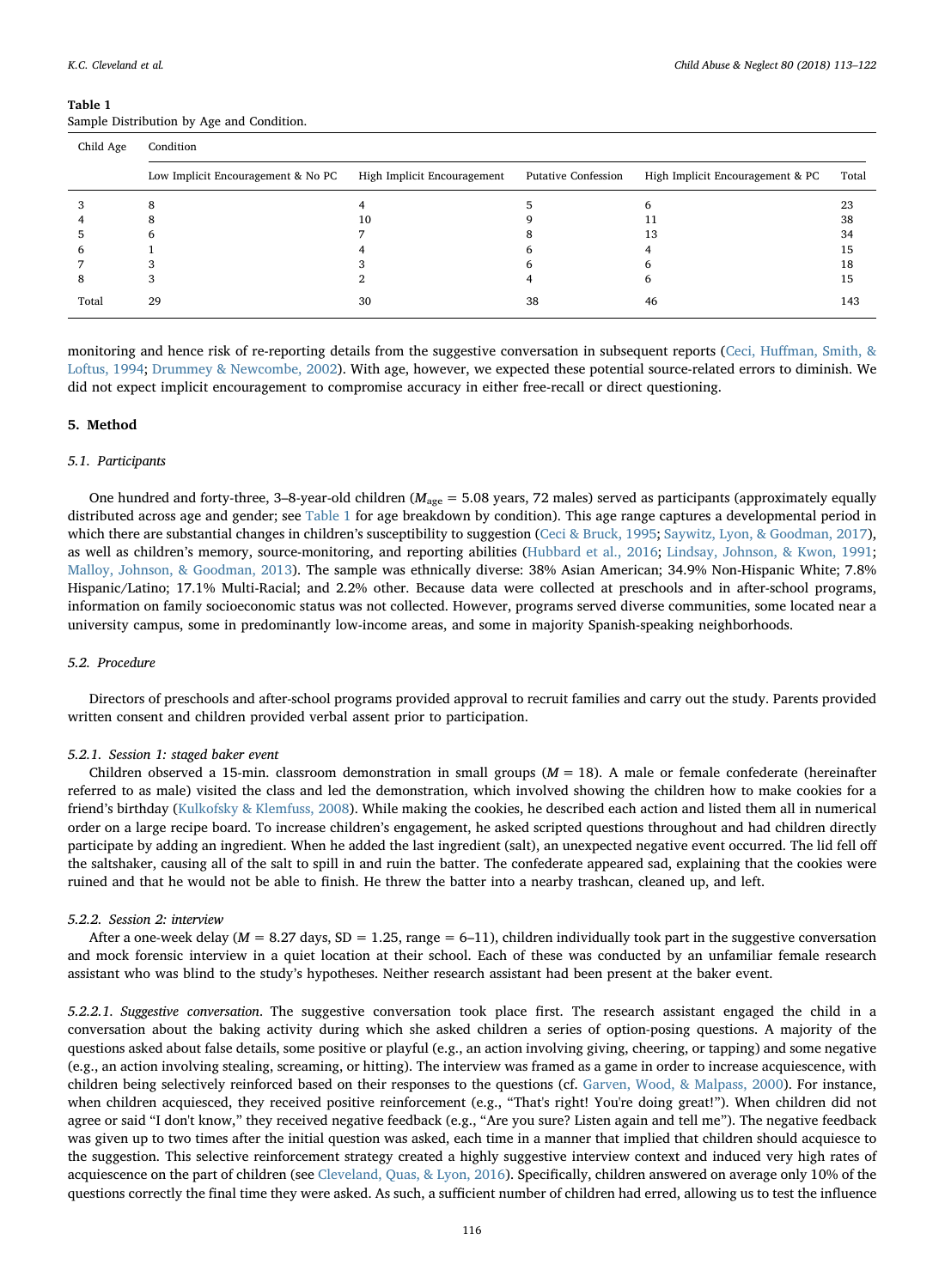of implicit encouragement and the putative confession on children's accuracy in the subsequent forensic interview. At the end of the conversation, the first research assistant thanked children for their help and left.

5.2.2.2. Mock forensic interview. The second unfamiliar research assistant entered, introduced herself, and administered a standardized working memory measure to orient children to answering questions and to familiarize herself with the children. She then administered the mock forensic interview, which included free-recall and option-posing questions. The free-recall portion began with the following: "Tell me everything that happened when Mr. Baker came to visit." Subsequent prompts included, "It's really important that I know what happened when Mr. Baker came. Tell me everything that happened," with scripted follow-up open-ended invitations asking for additional details about information children had already reported (e.g., "You said [last event mentioned]—what happened next?"; You said, [action of child or Baker], tell me more about that."). The follow-up invitations were asked until children indicated that they were done [\(Lamb, Orbach, Hershkowitz, Esplin, & Horowitz, 2007;](#page-10-32) [Orbach & Lamb,](#page-10-33) [2000\)](#page-10-33).

Next, children were asked 14 option-posing questions. Five asked about true details, which actually occurred and nine asked about false details, which had not occurred but had been mentioned in the suggestive conversation. When children responded 'yes' to an option-posing question, the interviewer asked a follow-up question to obtain additional detail so that the response could be coded for accuracy. For example, a child who responded 'yes' when asked "Did you get to put something in the batter for Mr. Baker?" was then asked, "What did you put in?" (to which the correct answer would be chocolate chips). At the end of the session, children were fully debriefed and returned to their classrooms.

5.2.2.3. Interview manipulations. Two key manipulations were included in the mock forensic interview. The first was the implicit encouragement manipulation (high vs. low). In the high implicit encouragement condition, back-channels and children's names were embedded at prescribed times throughout the interview. For free recall, the interviewer used the child's name every third recall prompt and followed each child response with one back-channel utterance (e.g., uh-hmm), pausing after the last one until the child said he or she did not remember anything else. For the option-posing questions, the child's name was used before every third question, and back-channels were included every other time the child elaborated on a yes or no answer. In the low implicit encouragement condition, interviewers were instructed to avoid use of implicit encouragement, although interviewers still used backchannel utterances infrequently given their natural occurrence in conversation.

The second manipulation involved whether children received the putative confession (PC) or no PC (i.e., neutral) instructions. The putative confession instructions were as follows: "Now I'm going to ask you questions about the time Mr. Baker came to the class. He works for me. I talked with him, and he told me all about his visit to your class. He told me who was here and everything that happened. He wants you to tell the truth. I am going to write down what you say and check to make sure that Mr. Baker did a good job." The no PC instruction condition statements read as follows: "Now I'm going to ask you questions about the time Mr. Baker came to the class. He works for me. I need to find out everything you remember about his visit so I can write it all down and check to make sure that the Baker did a good job." The putative confession or no PC instruction statements were first delivered at the start of the interview, just before the free-recall questions were asked. They were delivered a second time at the start of the option-posing questions.

# 5.3. Coding

Classroom events were videotaped, and the suggestive conversations and interviews were audiotaped. Children's responses were coded for productivity and accuracy, and interviewers' use of implicit encouragement was coded to verify the manipulation. Reliability, across all variables, was established on between 11–17% of the sample, including children across age and conditions. Coding discrepancies were discussed and the researchers evenly divided the remainder of the interviews for scoring (see below for reliability statistics).

Children's free-recall narratives were coded in two phases. First, a team of two researchers identified each piece of unique information about the event, or "unit of information," including subjects, verbs, adjectives, and nouns provided by children ([Alexander et al., 2002;](#page-9-13) [Poole & Lindsay, 1995;](#page-10-34) [Quas & Schaaf, 2002](#page-10-35)). Correlations among coders' scores on 17% of the sample ranged from 0.79 to 1.00 ( $M = 0.96$ ). A separate team, blind to study hypotheses, then coded each piece of unique information, or unit, as correct, incorrect, or non-definitive (ambiguous, evaluative, unscoreable). Proportion agreement for recall accuracy on 16% of the sample was 0.98. Thirteen children responded 'I don't know' to the recall prompts. These children received 0 units in each of the categories, and are not included in the accuracy analyses. Children rarely provided non-definitive information.

From the coded recall data, two dependent measures were calculated. Total productivity was comprised of the sum of the number of correct, incorrect, and non-definitive details provided by children in response to the free recall prompts. Although the mean number of non-definitive details was somewhat low  $(M_{\text{units}} = 1.84)$ , they were nonetheless included in children's total productivity scores. These details, although unverifiable, still concern the event itself and hence are relevant to how productive children were. Proportion accuracy scores were calculated as the amount of correct information children provided out of the total verifiable information reported (both correct and incorrect). The latter scores provide an index of the accuracy of the information children provided.

Children's responses to the option-posing questions were coded as one of the following: correct, incorrect, don't know, or nondefinitive (e.g., request for clarification, unscoreable). Kappas for option-posing accuracy across three trained researchers, blind to study hypotheses, on 11% of the sample ranged from 0.84 to 0.87 ( $M = 0.86$ ). Proportion response types were calculated by dividing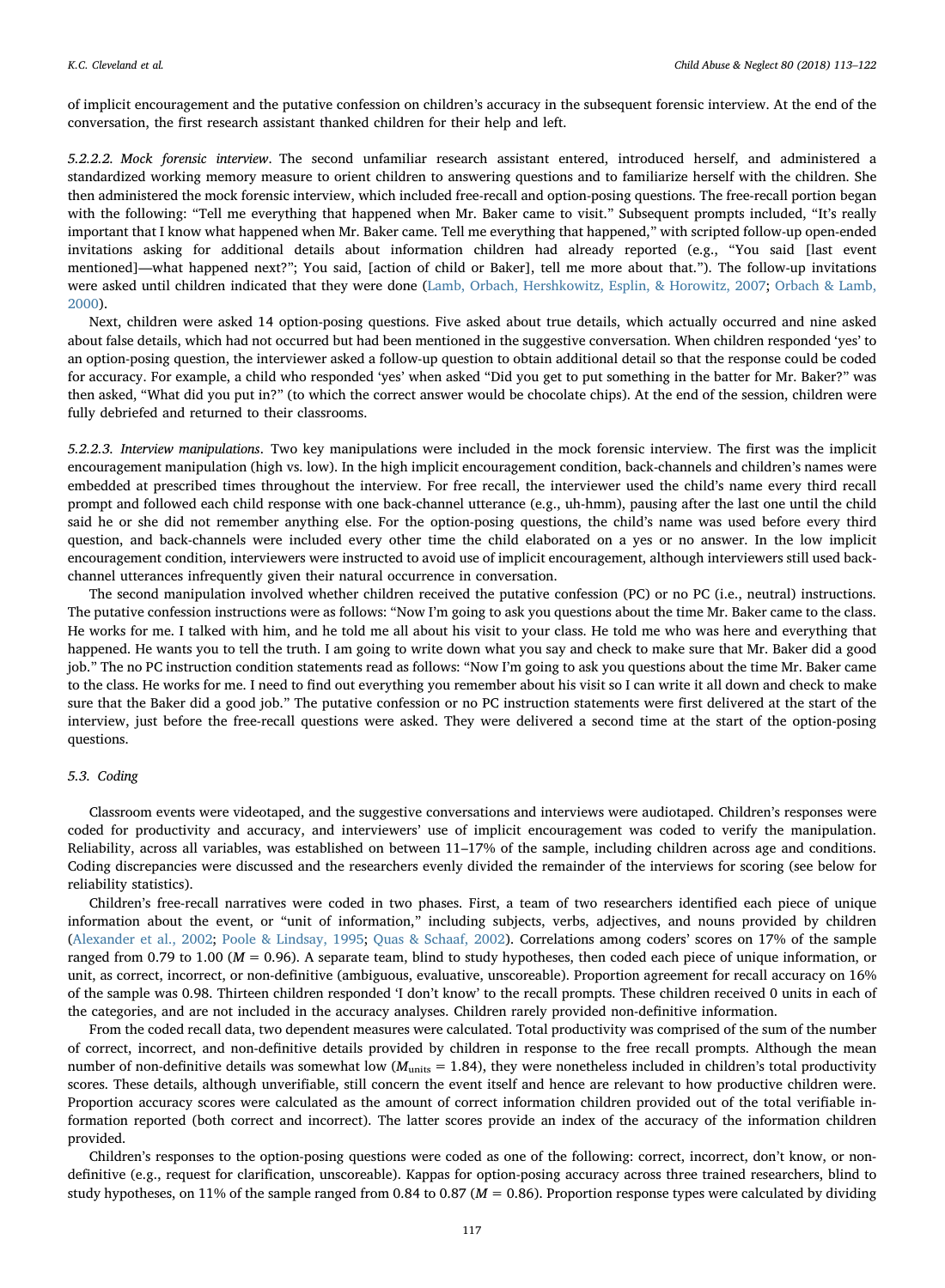the number of each response type by the total number of option-posing questions asked. Don't know responses constituted 0.03 of children's total responses, and non-definitive responses constituted 0.04 of total responses. Neither is considered further. In addition, the correlation between the proportion correct and incorrect scores was −0.84, p < 0.001. Thus, analyses only focus on children's proportion correct responses. Finally, to control for potential response biases (e.g., yeah-saying, see [Garven, Wood, Malpass, & Shaw,](#page-10-36) [1998\)](#page-10-36), additional proportion scores were calculated. One reflected correct responses to questions to which "yes" was the correct answer, and one reflected correct responses to questions to which "no" was the correct answer. Option-posing results when the latter two proportion scores were substituted for the overall proportion correct score did not differ. Thus, neither the yeah nor nay saying question response type proportion scores are considered further.

Finally, the number of back-channel utterances and vocatives used in free-recall were counted as a manipulation check. Backchannels included um-hmm, uh-huh, ok, and yes. They were counted if they were stated by the interviewer at any point, regardless of whether they were preceded or followed by a narrative statement by children.

# 6. Results

#### 6.1. Preliminary analyses

Child gender was evenly distributed across child age and condition and was unrelated to children's free recall productivity, t  $(141) = -0.50$ ,  $p = 0.617$ , and accuracy,  $t(128) = 0.95$ ,  $p = 0.344$ , and to children's proportion correct responses to the optionposing questions,  $t(141) = -0.56$ ,  $p = 0.580$ . Delay between sessions did not differ across conditions,  $F(3, 139) = 1.20$ ,  $p = 0.312$ , and was unrelated to children's recall productivity,  $r(143) = -0.035$ ,  $p = 0.676$ . Likewise, delay was unrelated to the proportion of correct responses children provided to the option-posing questions,  $r(143) = -0.132$ ,  $p = 0.116$ . Delay, however, was related to accuracy in free-recall,  $r(130) = -0.20$ ,  $p = 0.026$ , such that longer delays were associated with children providing proportionally less accurate information about the Baking event. Accordingly, delay was included as a covariate in analyses of children's recall accuracy.

A t-test comparing the frequency of implicit encouragement use (back-channeling and names) between the high and low conditions was conducted. Mean usage (sum of back-channels and names) was 17.03 in the high implicit encouragement condition and 7.51 in the low encouragement condition,  $t = 3.98$ ,  $p < 0.001$ . Thus, the interviewers generally followed instructions with regard to the implicit encouragement manipulation.

#### 6.2. Effects of implicit encouragement and the putative confession

Analyses of covariance (ANCOVAs) tested the effects of implicit encouragement and the putative confession, in conjunction with age as a continuous covariate, on children's reports. We initially considered children's overall productivity, that is, simply how much children said about the baking event (i.e., the sum of correct, incorrect, and non-definitive details provided) in free recall. We then analyzed the accuracy of this information, that is, the proportion of correct details out of the total amount of correct and incorrect information provided in free-recall. Finally, we examined the proportion of correct responses children provided to the option-posing questions.

## 6.2.1. Children's recall performance

Children's overall productivity scores were subjected to a 2 Implicit Encouragement (High vs. Low Implicit Encouragement) X 2 Instruction Condition (Putative Confession vs. No PC) ANCOVA, with age (in months) entered continuously and all two way interactions entered: Implicit Encouragement X Instruction Condition, Implicit Encouragement X Age, and Instruction Condition X Age. A significant main effect of Age emerged, F (1, 136) = 9.12, p = 0.003, partial  $\eta^2$  = 0.06, but was subsumed by an Implicit Encouragement x Age interaction, F (1, 136) = 4.15, p = 0.044, partial  $\eta^2$  = 0.03. Children's total productivity increased with age, as might be expected. However, these age trends varied by implicit encouragement. According to age-productivity regressions in each of the implicit encouragement conditions, productivity increased with age in the high implicit encouragement condition,  $B = 0.37$ ,  $p = 0.001$ , but not in the low implicit encouragement condition,  $B = 0.11$ ,  $p = 0.37$  (see [Fig. 1\)](#page-7-0). There were no effects of the Putative Confession alone,  $F(1,136) = 0.00$ ,  $p = 0.991$ , nor its interaction with implicit encouragement,  $F(1,136) = 1.87$ ,  $p = 0.173$ , or age, F  $(1,136) = 0.003, p = 0.960,$  on productivity.

Of importance, improving children's productivity is beneficial only to the extent that accuracy is not compromised. To examine accuracy in free-recall, the proportion of correct information children provided was entered into a 2 Implicit Encouragement X 2 Instruction Condition ANCOVA. Age was again entered continuously, as was delay. Finally, the 2-way interactions were considered. A significant effect of Age, F (1, 122) = 7.92, p = 0.006, partial  $\eta^2$  = 0.06, emerged. Not surprisingly, with age, children's proportion of correct information significantly increased,  $B = 0.26$ ,  $p = 0.003$ . The techniques, when used alone or in conjunction, neither improved nor compromised children's accuracy in free-recall, Fs  $\leq$  2.96, ps  $\geq$  0.09.

In a final analysis of children's recall performance, we explored the extent to which children incorporated false details from the suggestive conversation into their later narratives, and of importance, whether these false details varied as a function of interview technique. We reviewed all incorrect details provided and identified within those, details that had been previously suggested. Children reported between 1–31 suggested details. The 31 units, though, was an outlier, provided by one child. The range for the rest of the sample was 1–12, and of those children who provided suggested details, the mean was 5.08. Eighty-two percent of children did not incorporate any prior suggestions into their recall narratives. No significant differences emerged across interview conditions, Fs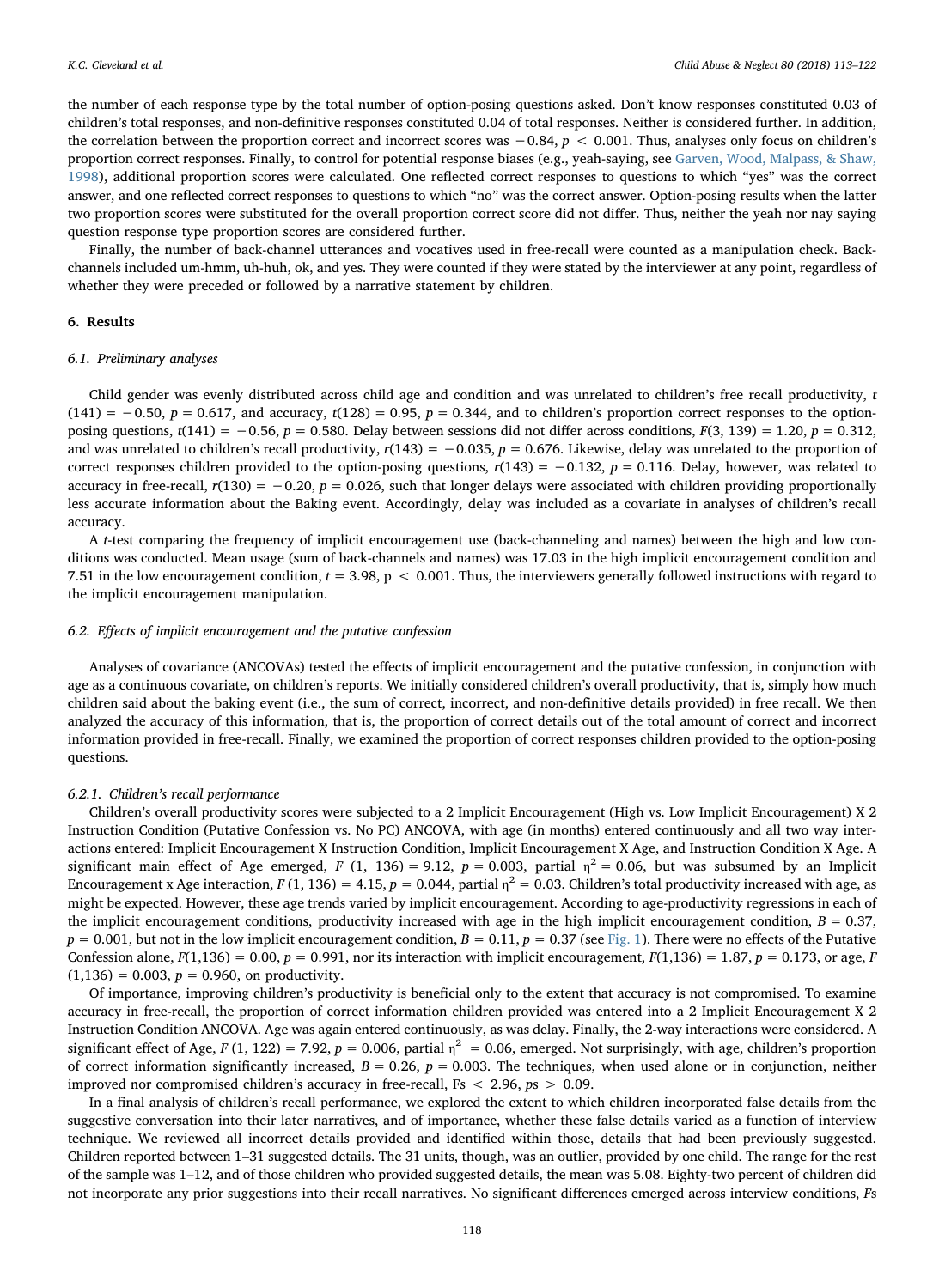<span id="page-7-0"></span>

Age Trends in the Number of Details Provided in the High vs. Low Implicit Encouragement Conditions

Fig. 1. Children's overall productivity as a function of age (in months; approximately 3–8 years) and condition (High vs. Low Implicit Encouragement). Overall productivity refers to correct, incorrect, and non-definitive (ambiguous, evaluative, unscoreable) details provided about the classroom event.

 $(1, 138)$  < 1.54, ps > 0.22, or across age, F (1,138) = 0.36, p = 0.55, in children's incorporation of suggested details from the prior interview into their recall reports.

To summarize children's recall performance, implicit encouragement became increasingly beneficial for productivity as children got older. Moreover, this increase in the amount of detail provided did not come at a cost of accuracy. Nor did the putative confession instruction's inclusion affect accuracy. Instead, very few children incorporated previously suggested details into their narrative reports, and children's inclusion of suggested details was not affected by implicit encouragement or the putative confession.

#### 6.2.2. Children's option-posing question performance

For the option-posing questions, we entered children's proportion correct responses into a 2 Implicit Encouragement X 2 Instruction condition ANCOVA, with age and the two-way interactions also entered. A significant main effect of Age, F (1,132) = 9.40,  $p = 0.003$ , partial  $\eta^2 = 0.07$ , revealed that children's proportion accuracy increased with age, r (139) = 0.25,  $p = 0.003$ . In contrast to our tentative hypothesis regarding negative effects of the putative confession at younger ages on accuracy, no effects emerged involving implicit encouragement or the putative confession, directly or in conjunction with each other or child age, on children's option-posing question responses, Fs  $(1, 132) < 0.98$ ,  $p > 0.32$ . Thus, there were no significant differences in children's option-posing accuracy across conditions.

# 7. Discussion

In the current study, we systematically examined the role of two potentially valuable interview techniques—implicit encouragement and the putative confession—on the productivity and accuracy of children's reports. Of primary interest was how the techniques affected children's free-recall reports, directly and in conjunction with age, following a suggestive conversation in which a majority of children had acquiesced to the false suggestions.

Turning first to implicit encouragement, benefits emerged on children's productivity, as expected, although with an important qualification. Implicit encouragement was effective at increasing productivity, with this being true primarily as children got older. We had hypothesized that implicit encouragement would be more beneficial among children who fell in the younger ages (e.g., 3–5year-olds; [Case, Kurland, & Goldberg, 1982](#page-9-14); [Welsh, Pennington, & Groisser, 1991\)](#page-10-37), and were somewhat surprised that the opposite trend emerged. However, our results are consistent with [Hershkowitz](#page-10-14)'s (2009) findings that the supportive techniques were more beneficial for the older rather than younger children in her sample. Perhaps, even though the younger children (e.g., 3–5-year-olds) may have been in greater need of strategies to focus their attention and reporting ([Fivush & Hamond, 1990](#page-9-6); [Hudson, 1990](#page-10-17); [Mandler,](#page-10-18) [1990;](#page-10-18) [Oakhill & Cain, 2004\)](#page-10-38), implicit encouragement did not provide sufficient concrete structure or scaffolding to address these needs. With age, however, children's linguistic skills become more developed ([Elbro, 1996](#page-9-4); [Fowler, 1991](#page-10-15); See [Walley, 1993](#page-10-39)) which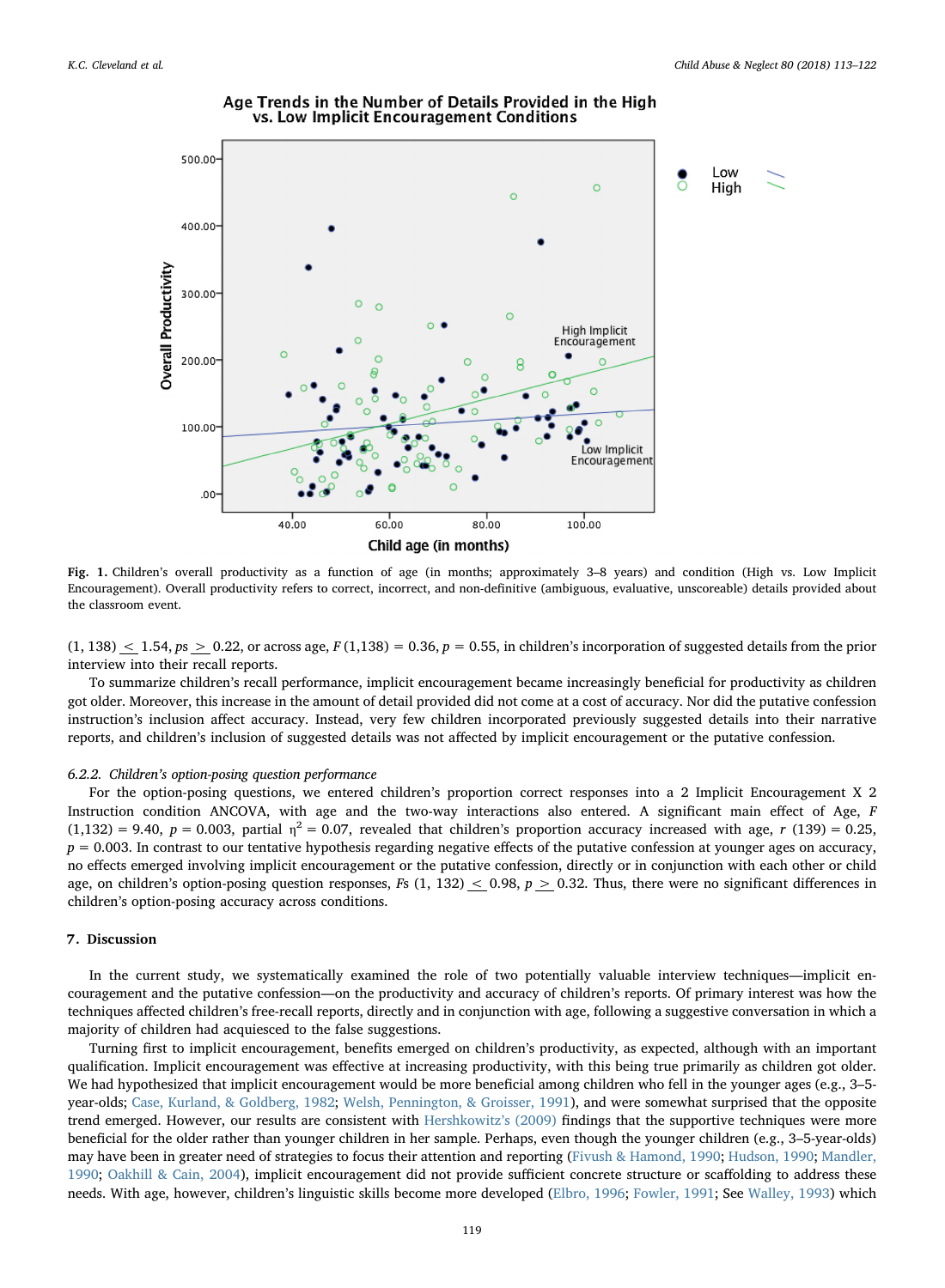may have increasingly helped, at a basic level, children's recognition of the implicit encouragement itself.

Also with age, children gradually develop greater meta-awareness (awareness of the self in relation to others; [Ardila & Rosselli,](#page-9-3) [1994;](#page-9-3) [Rochat, 2003\)](#page-10-16), which may have helped them know to modify their behavior (i.e., provide more information) in response to the interviewer's behaviors. And finally, with age, children's greater ability to take on the interviewer's point of view (theory-of-mind; [Flavell, 2004](#page-9-5)) may have contributed to their recognition that the interviewer was requesting more information via the subtle "uhhmms" and "oh ok's," and name use comments embedded in the interaction. Future research that tests these specific mechanisms (i.e., linguistic skills, meta-awareness, and theory-of-mind) in relation to implicit encouragement will advance understanding of why this technique's benefits were dependent upon age. Future work might also test the different forms of implicit encouragement, separating for example, back-channeling from name use, in case one rather than another is more effective in enhancing reporting at specific ages.

With regard to accuracy, neither implicit encouragement nor the putative confession instructions compromised accuracy, as compared to conditions in which neither of these strategies was used. Thus, in this sense, the strategies did not have negative effects, to speak, even though we had speculated that perhaps the putative confession might decrease accuracy among the younger (e.g., 3–5 year-old) children. Our findings suggest that the putative confession did not have the adverse effects on children's source monitoring that we tentatively expected. Furthermore, given the benefits of implicit encouragement on children's productivity, at least with age, it is especially noteworthy that, as hypothesized, this technique did not compromise accuracy. Future work should examine whether other benefits of the strategies (e.g., increasing children's comfort or trust in interviewers) are evident and hence support their inclusion under some conditions.

Second, the use of implicit encouragement and the putative confession were not linked to any increases in children's errors for previously suggested information, a particularly significant finding given that a large majority (upwards of 90% across some ages) of the children had acquiesced to multiple false suggestions only a short time before the actual interview [\(Cleveland et al., 2016](#page-9-12)). Prior work has similarly found that the putative confession specifically does not appear to increase false reporting, although in the prior work, children had been exposed to but did not acquiesce to the false suggestions. In light of findings from prior work, perhaps the lack of suggestive errors is not surprising. On the other hand, in the present study, children had just erred, and had done so at surprisingly high rates. They nonetheless did not draw inferences across the interviews and assume that the false details to which they had acquiesced from the initial interview should be repeated to a new interviewer, even when given explicit instructions and encouragement to say more. And third, the techniques did not lead to evident response bias, such as "yeah-saying" tendencies whereby children were blindly agreeing with the interviewer's questions.

Accordingly, our work suggests that implicit encouragement and the putative confession do not directly contribute to children's suggestibility, even in the presence of prior overt suggestion. Of note, we did not include a control group of children who had never been exposed to the suggestions and examine how the techniques influenced their subsequent reporting. However, had we adopted this design, it would have inhibited our ability to test, in a more stringent manner than in previous work, how the techniques specifically affected children's accuracy after they had been exposed to and accepted, to a substantial degree, false suggestions. Also, we conducted the suggestive conversation and the forensic interview on the same day, although both took place a week after the original event, and hence some forgetting had occurred. Had we exposed children to suggestion immediately following the event and then conducted the mock forensic interview after a delay, perhaps children, particularly at the youngest ages, would have experienced more difficulty with source monitoring and incorporated more of the suggested details into their subsequent reports, a pos-sibility yet to be examined in studies involving exposure to highly suggestive questioning tactics (e.g., [Garven et al., 1998\)](#page-10-36), but one worth exploring in the future.

We did not expect implicit encouragement to help or hurt children's accuracy for the option-posing questions. We speculated that perhaps the putative confession would increase suggestive errors, including to the option-posing questions, with young children (e.g., 3–5-year-olds), given the suggestive nature of some of the questions and given the source monitoring difficulties common among younger children. However, our predictions regarding adverse effects of the putative confession were not supported. Neither technique improved or compromised children's accuracy for option-posing questions. Instead, standard age-related changes emerged showing that children's accuracy for the option-posing questions increased with age ([Ceci & Bruck, 1995;](#page-9-11) [Poole & Lindsay, 1998,](#page-10-40) [2002b](#page-10-40)).

In terms of practical significance, one important cautionary note concerns ethical issues regarding the use of the strategies, particularly the putative confession, which involves telling children that a suspect has disclosed "everything that happened" and wants the child to "tell the truth." These statements would be misleading in cases in which the suspect had not in fact confessed and could affect children's trust in adults or authority figures. One way to address these concerns would be to ask the suspect if he has told "everything that happened" and wants the child to "tell the truth," regardless of what the suspect has or has not already reported. One might also reserve use of the putative confession for situations in which other corroborating evidence exists and the child has failed to disclose in response to initial questioning.

Another cautionary note concerns the study's ecological validity. Although positive and negative components were included in the classroom event and negative details such as hitting, stealing, and screaming, were suggested to children, the classroom event was generally non-stressful and the primary negative component involved salt spilling and ruining the baker's and children's cookies. Unlike previous research examining the putative confession, children were not asked to keep the event a secret. Future research including a more stressful event and a more powerful or secretive transgression—which may lead children to be more reluctant to talk about the event—may contribute further insight into the effects of these techniques designed to address children's reluctance.

Overall, our study highlights the value of considering multiple memory-based outcomes when investigating the effects of novel interviewing strategies. We focused on productivity and accuracy, given the possibility that both implicit encouragement and the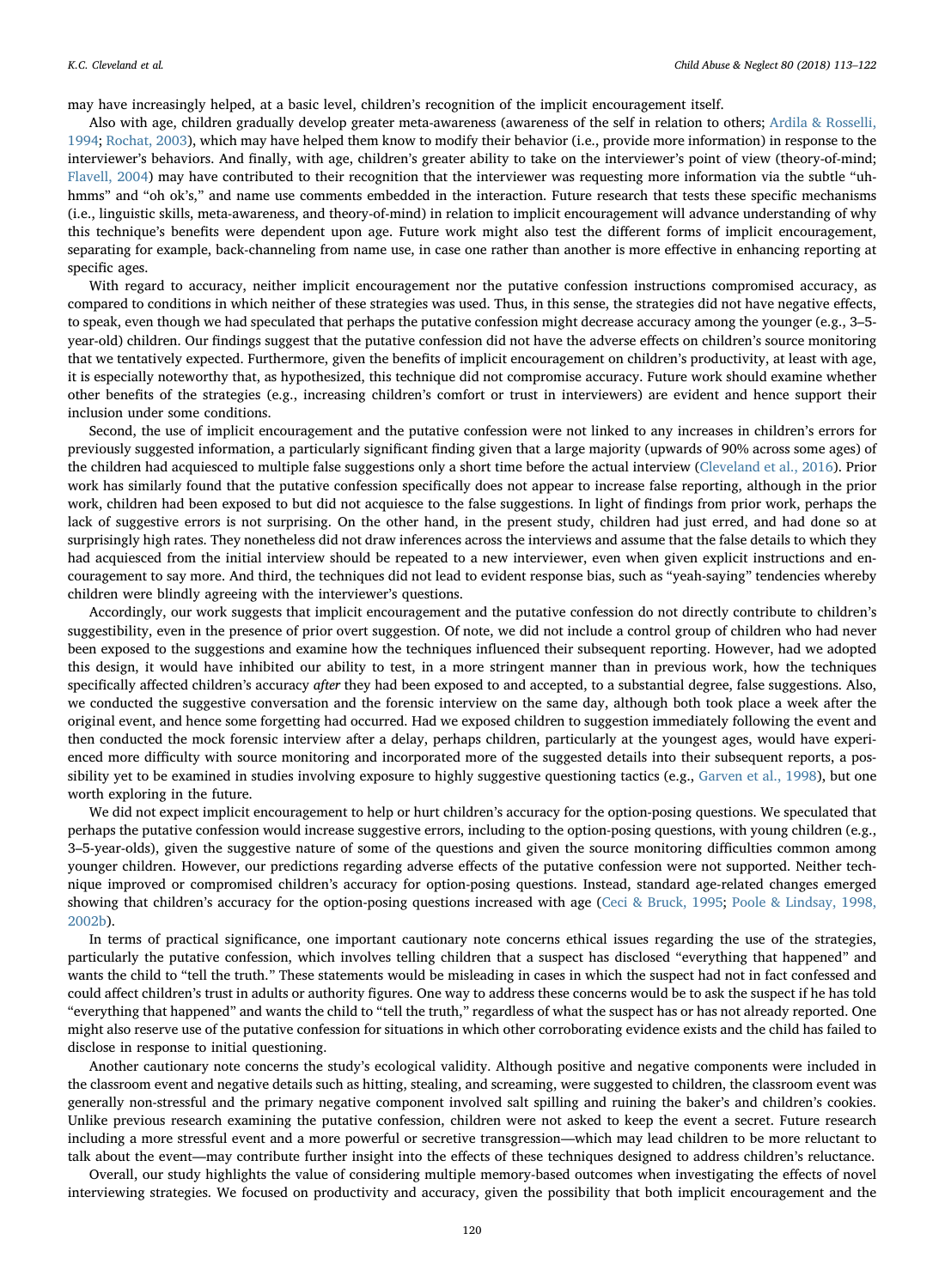putative confession's effects may have varied between these outcomes. Other interview protocols, such as the Cognitive Interview and Narrative Elaboration Technique, rely on retrieval procedures (e.g., mentally re-constructing the environment and personal context of an incident) to improve the amount of detail adults and children provide about prior experiences [\(Camparo, Wagner, & Saywitz,](#page-9-15) [2001;](#page-9-15) [Dorado & Saywitz, 2001;](#page-9-16) [Memon, Meissner, & Fraser, 2010](#page-10-41)). Investigations of these procedures, like ours, have considered not only effects on productivity, but also accuracy. Before techniques can be recommended for use in real-world interviews with children, the ways in which they do—and do not—affect specific components of eyewitness accounts need to be fully vetted. The benefits we observed, at least as children aged, in terms of implicit encouragement enhancing productivity without compromising accuracy, are promising, given that children's free-recall reports are often limited, and other efforts proposed to probe for further information can quickly become suggestive.

The benefits of the putative confession, on the other hand, have emerged in prior studies focusing on children's decision about whether to disclose transgressions. When children are demonstrably reluctant to disclose, the putative confession has been found to increase the likelihood of disclosure. Here, we failed to identify either positive or negative effects from the use of the putative confession in a context in which disclosure had not been discouraged, but in which highly suggestive questioning had occurred. It is possible that still more suggestive techniques might interact with the putative confession in such a way as to undermine the accuracy of children's disclosures. For example, after longer delays, repeated interviews, and greater suggestion, the putative confession might increase the likelihood of false disclosures, particularly if the child developed false memories of wrongdoing. Through continued investigation, the benefits and potential costs of the putative confession—and hence its practicability in real-world interviews—will be uncovered.

To conclude, in contexts in which children are questioned after a delay (i.e., approximately one week), even if they have been exposed to a highly suggestive interview, utilizing implicit encouragement, such as back-channeling and name use, may be a valuable technique to increase the amount of information provided in free recall, particularly as children move from the preschool to schoolage years. As of yet, these techniques do not appear to compromise accuracy even when memory may have faded and children have been exposed to a highly suggestive conversation. Overall, given the relative ease with which implicit encouragement can be systematically included in forensic interviews, and given its common natural occurrence in dyadic interactions, implicit encouragement might be a particularly useful linguistic strategy for increasing comprehensiveness without tainting children's reports. Implicit encouragement and the putative confession should continue to be studied, independently and together, in laboratory and real-world interview settings. Doing so will help identify the best methods of increasing children's complete and accurate reporting, thereby improving the pursuit of justice when children's reports are critical to the progression and outcome of a case.

### Acknowledgments

We are grateful to the families who participated and the research assistants who aided in the completion of the project. This material is based upon work supported by the National Science Foundation (NSF SES-1228638 and NSF GRFP DGE-0808392) and the National Institute of Child Health and Human Development (NICHD HD047290 and HD087685). Any opinions, findings, and conclusions or recommendations expressed in this material are those of the authors and do not necessarily reflect the views of NSF or NICHD.

## References

- <span id="page-9-13"></span>Alexander, K. W., Goodman, G. S., Schaaf, J. M., Edelstein, R. S., Quas, J. A., & Shaver, P. R. (2002). The role of attachment and cognitive inhibition in children's memory and suggestibility for a stressful event. Journal of Experimental Child Psychology, 83, 262-290. [http://dx.doi.org/10.1016/S0022-0965\(02\)00149-2.](http://dx.doi.org/10.1016/S0022-0965(02)00149-2)
- <span id="page-9-3"></span>Ardila, A., & Rosselli, M. (1994). Development of language, memory, and visuospatial abilities in 5- to 12-year-old children using a neuropsychological battery. Developmental Neuropsychology, 10, 97–120. [http://dx.doi.org/10.1080/87565649409540571.](http://dx.doi.org/10.1080/87565649409540571)
- <span id="page-9-7"></span>Bottoms, B. L., Quas, J. A., & Davis, S. L. (2007). The infl[uence of the interviewer-provided social support on children](http://refhub.elsevier.com/S0145-2134(18)30128-5/sbref0015)'s suggestibility, memory and disclosures. In M. E. Pipe, M. E. Lamb, Y. Orbach, & A. C. Cederborg (Eds.). [Child sexual abuse: Disclosure, delay, and denial](http://refhub.elsevier.com/S0145-2134(18)30128-5/sbref0015) (pp. 135–157). Mahwah, NJ: Erlbaum.
- <span id="page-9-0"></span>Brubacher, S. P., Powell, M. B., & Roberts, K. P. (2014). Recommendations for interviewing children about repeated experiences. Psychology, Public Policy, and Law, 20, 325–335. [http://dx.doi.org/10.1037/law0000011.](http://dx.doi.org/10.1037/law0000011)
- <span id="page-9-15"></span>Camparo, L. B., Wagner, J. T., & Saywitz, K. J. (2001). Interviewing children about real and fictitious events: Revisiting the narrative elaboration procedure. Law and Human Behavior, 25, 63–80. [http://dx.doi.org/10.1023/A:1005691926064.](http://dx.doi.org/10.1023/A:1005691926064)
- <span id="page-9-14"></span>Case, R., Kurland, D. M., & Goldberg, J. (1982). Operational efficiency and the growth of short-term memory span. Journal of Experimental Child Psychology, 33, 386–404. [http://](http://dx.doi.org/10.1016/0022-0965(82)90054-6) [dx.doi.org/10.1016/0022-0965\(82\)90054-6.](http://dx.doi.org/10.1016/0022-0965(82)90054-6)

<span id="page-9-11"></span>Ceci, S. J., & Bruck, M. (1995). Jeopardy in the courtroom: A scientific analysis of children's testimony. Washington, DC: American Psychological Association[http://dx.doi.org/10.](http://dx.doi.org/10.1037/10180-000) [1037/10180-000](http://dx.doi.org/10.1037/10180-000).

<span id="page-9-9"></span>Ceci, S. J., Huffman, M. L. C., Smith, E., & Loftus, E. F. (1994). Repeatedly thinking about a non-event: Source misattributions among preschoolers. Consciousness and Cognition, 3, 388–407. <http://dx.doi.org/10.1006/ccog.1994.1022>.

<span id="page-9-12"></span>Cleveland, K. C., Quas, J. A., & Lyon, T. D. (2016). Valence, implicated actor, and children's acquiescence to false suggestions. Journal of Applied Developmental Psychology, 43, 1–7. [http://dx.doi.org/10.1016/j.appdev.2015.12.003.](http://dx.doi.org/10.1016/j.appdev.2015.12.003)

<span id="page-9-8"></span>Davis, S. L., & Bottoms, B. L. (2002). Effects of social support on children's eyewitness reports: A test of the underlying mechanism. Law and Human Behavior, 26, 185-215. [http://](http://dx.doi.org/10.1023/A:1014692009941) [dx.doi.org/10.1023/A:1014692009941](http://dx.doi.org/10.1023/A:1014692009941).

<span id="page-9-2"></span>Dillon, J. T. (1985). Using questions to foil discussion. Teaching and Teacher Education, 1, 109–121. [http://dx.doi.org/10.1016/0742-051X\(85\)90010-1](http://dx.doi.org/10.1016/0742-051X(85)90010-1).

<span id="page-9-10"></span><span id="page-9-1"></span>Drummey, A. B., & Newcombe, N. S. (2002). Developmental changes in source memory. Developmental Science, 5, 502–513. <http://dx.doi.org/10.1111/1467-7687.00243>. [Duncan, S. \(1975\). Interaction units during speaking turns in dyadic, face-to-face conversations. In A. Kendon, R. Harris, & M. Key \(Eds.\).](http://refhub.elsevier.com/S0145-2134(18)30128-5/sbref0070) Organization of behavior in face-to-face interaction (pp. 199–[212\). The Hague, Paris: Mouton Publishers](http://refhub.elsevier.com/S0145-2134(18)30128-5/sbref0070).

<span id="page-9-6"></span><span id="page-9-4"></span>Elbro, C. (1996). Early linguistic abilities and reading development: A review and a hypothesis. Reading and Writing, 8, 453–485. [http://dx.doi.org/10.1007/BF00577023T.](http://dx.doi.org/10.1007/BF00577023T) [Fivush, R., & Hamond, N. R. \(1990\). Autobiographical memory across the preschool years. In R. Fivush, & J. A. Hudson \(Eds.\).](http://refhub.elsevier.com/S0145-2134(18)30128-5/sbref0080) Knowing and remembering in young children (pp. 223–[248\). New York: Cambridge University Press.](http://refhub.elsevier.com/S0145-2134(18)30128-5/sbref0080)

<span id="page-9-5"></span>Flavell, J. H. (2004). Theory-of-mind development: Retrospect and prospect. Merrill-Palmer Quarterly, 50, 274–290. [http://dx.doi.org/10.1353/mpq.2004.0018.](http://dx.doi.org/10.1353/mpq.2004.0018)

<span id="page-9-16"></span>Dorado, J. S., & Saywitz, K. J. (2001). Interviewing preschoolers from low-and middle-SES communities: A test of the Narrative Elaboration recall improvement technique. Journal of Clinical Child Psychology, 30, 568–580. [http://dx.doi.org/10.1207/S15374424JCCP3004\\_12.](http://dx.doi.org/10.1207/S15374424JCCP3004_12)